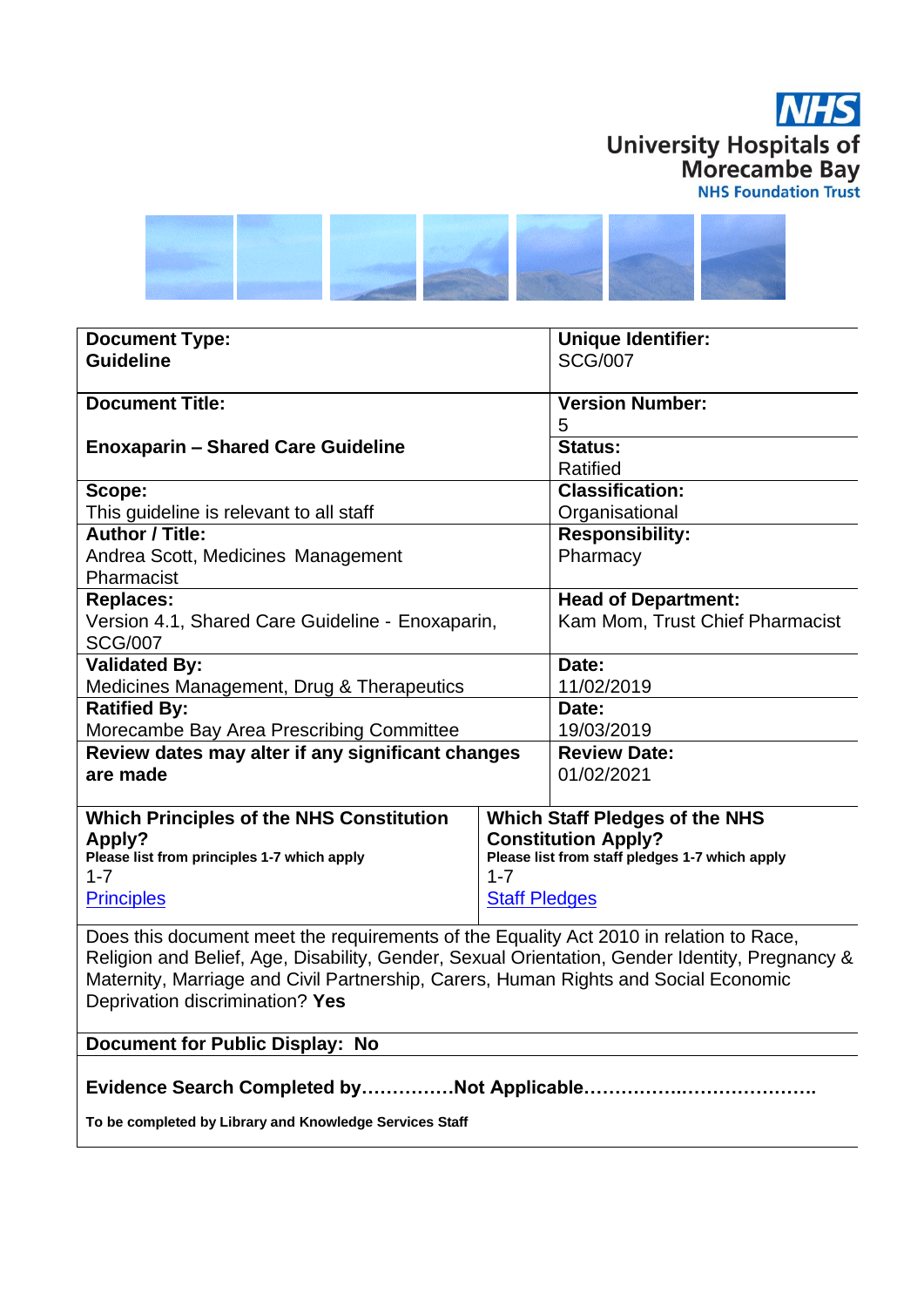# **S H A R E D C A RE GU I D EL I N E**

Drug: LOW MOLECULAR WEIGHT HEPARIN (LMWH) ENOXAPARIN

| <b>Introduction</b> | Indication: Extended treatment and prophylaxis of venous thromboembolism (VTE) in<br>patients in whom oral anticoagulation is contra-indicated or not recommended [unlicensed<br>indications] including:                                                                                                                                                                                                                                                                             |
|---------------------|--------------------------------------------------------------------------------------------------------------------------------------------------------------------------------------------------------------------------------------------------------------------------------------------------------------------------------------------------------------------------------------------------------------------------------------------------------------------------------------|
|                     | Cancer patients with active disease and/or receiving chemotherapy<br>$\bullet$<br>Patients with liver disease especially if prothrombin time is prolonged<br>$\bullet$<br>Patients unable to comply with oral anticoagulant therapy<br>$\bullet$<br>Patients awaiting completion of investigations before commencing an oral<br>$\bullet$<br>anticoagulant                                                                                                                           |
|                     | All other indications not included in the RED list below                                                                                                                                                                                                                                                                                                                                                                                                                             |
|                     | The following indications are agreed RED (full supply from hospital):                                                                                                                                                                                                                                                                                                                                                                                                                |
|                     | Treatment and prophylaxis of VTE in pregnancy<br>٠<br>Prophylaxis of VTE in oncology patients on VTE inducing therapy<br>Pre and post-operative use as replacement for warfarin in high risk patients i.e<br>$\bullet$<br>bridging therapy. (Primary care to prescribe if due to unforeseen circumstances<br>patients require additional doses).<br>Prophylaxis post-operatively e.g. TKR, THR, general surgery<br>$\bullet$<br>Prophylaxis in patients with lower limb plaster cast |
|                     | NB: Travel prophylaxis: Amber, see Clinical Knowledge Summaries for further information:<br>http://cks.nice.org.uk/dvt-prevention-for-travellers#!scenario and consult a haematologist for<br>advice.                                                                                                                                                                                                                                                                                |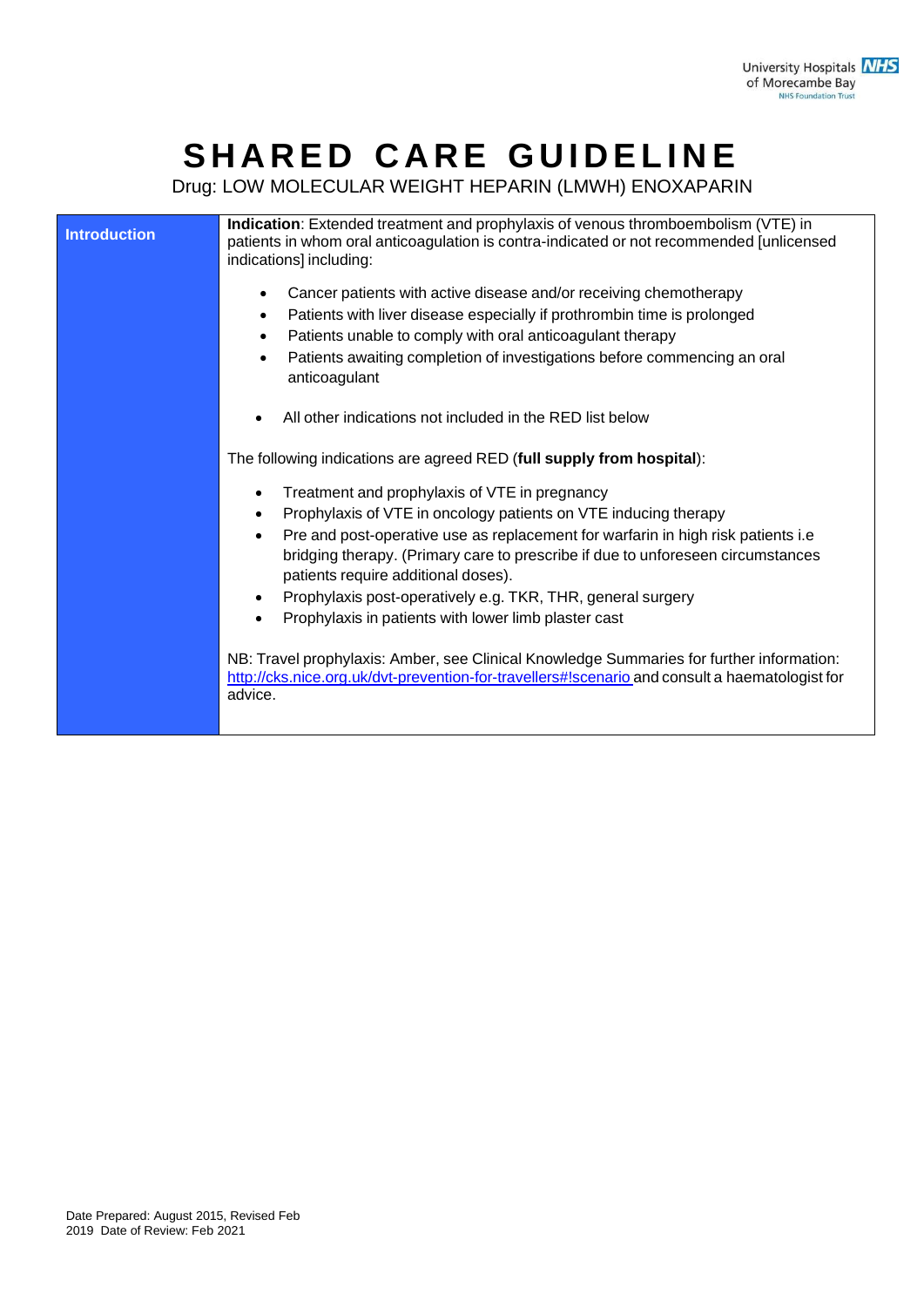Enoxaparin is available in boxes of 10 as:

- 20mg, 40mg, 60mg, 80mg and100mg pre-filled syringes containing 100mg/mL enoxaparin
- 120mg and 150mg pre-filled syringes containing 150mg/mL enoxaparin

(also available as 300mg multidose vial containing 100mg/mL enoxaparin – this should **not** be prescribed for patients receiving enoxaparin in primary care).

### **TREATMENT of DVT**

Enoxaparin can be administered SC either as a **ONCE DAILY** injection of 1.5mg/kg (150units/kg) or as **TWICE DAILY** injections of 1mg/kg (100units/kg).

The regimen should be selected by the secondary care physician based on an individual assessment including evaluation of the thromboembolic risk and of the risk of bleeding. The dose regimen of 1.5mg/kg administered once daily should be used in uncomplicated patients with low risk of VTE recurrence. The dose regimen of 1mg/kg administered twice daily should be used in all other patients such as those with obesity, with symptomatic PE, cancer, recurrent VTE or proximal (vena iliaca) thrombosis.

NICE Clinical Guideline (CG) 189 classifies obesity as a body mass index measurement (BMI) greater than 30.

| Enoxaparin 1.5 mg/kg subcutaneously once daily             |                                    |
|------------------------------------------------------------|------------------------------------|
| Weight (kg)                                                | <b>Dose</b>                        |
| $40 - 46$                                                  | 60mg once daily                    |
| $47 - 59$                                                  | 80mg once daily                    |
| $60 - 74$                                                  | 100mg once daily                   |
| $75 - 89$                                                  | 120mg once daily                   |
| $90 - 110$                                                 | 150mg once daily                   |
| $111 - 130$                                                | 180mg once daily (80mg plus 100mg) |
| In renal impairment (GFR<30mL/min) give 1 mg/kg once daily |                                    |

## **For treatment of VTE (uncomplicated) dose banding has been agreed as follows:**

**For treatment of complicated VTE dose banding has been agreed as follows:**

| Enoxaparin 1mg/kg subcutaneously twice daily              |                              |
|-----------------------------------------------------------|------------------------------|
| Weight (kg)                                               | <b>Dose</b>                  |
| $35 - 44$                                                 | 40mg twice daily             |
| 45-64                                                     | 60mg twice daily             |
| 65-84                                                     | 80 <sub>mg</sub> twice daily |
| 85-104                                                    | 100mg twice daily            |
| 105-124                                                   | 120mg twice daily            |
| $125 +$                                                   | 150mg twice daily            |
| In renal impairment (GFR<30ml/min) give 1mg/kg once daily |                              |

#### **PROPHYLAXIS of DVT**

The dose of enoxaparin should be amended in accordance with the patient's weight. The suggested doses of enoxaparin for thromboprophylaxis in non-pregnant adults are:

| Weight                         | $50kg$ | 50-100kg               | 100-150kg        | $>150$ kg        |
|--------------------------------|--------|------------------------|------------------|------------------|
| <b>Enoxaparin</b>   20mg daily |        | 40 <sub>mg</sub> daily | 40mg twice daily | 60mg twice daily |

Dosage should be reduced to 20mg (2,000units) SC once daily in patients with severe renal impairment (creatinine clearance [15-30] ml/min)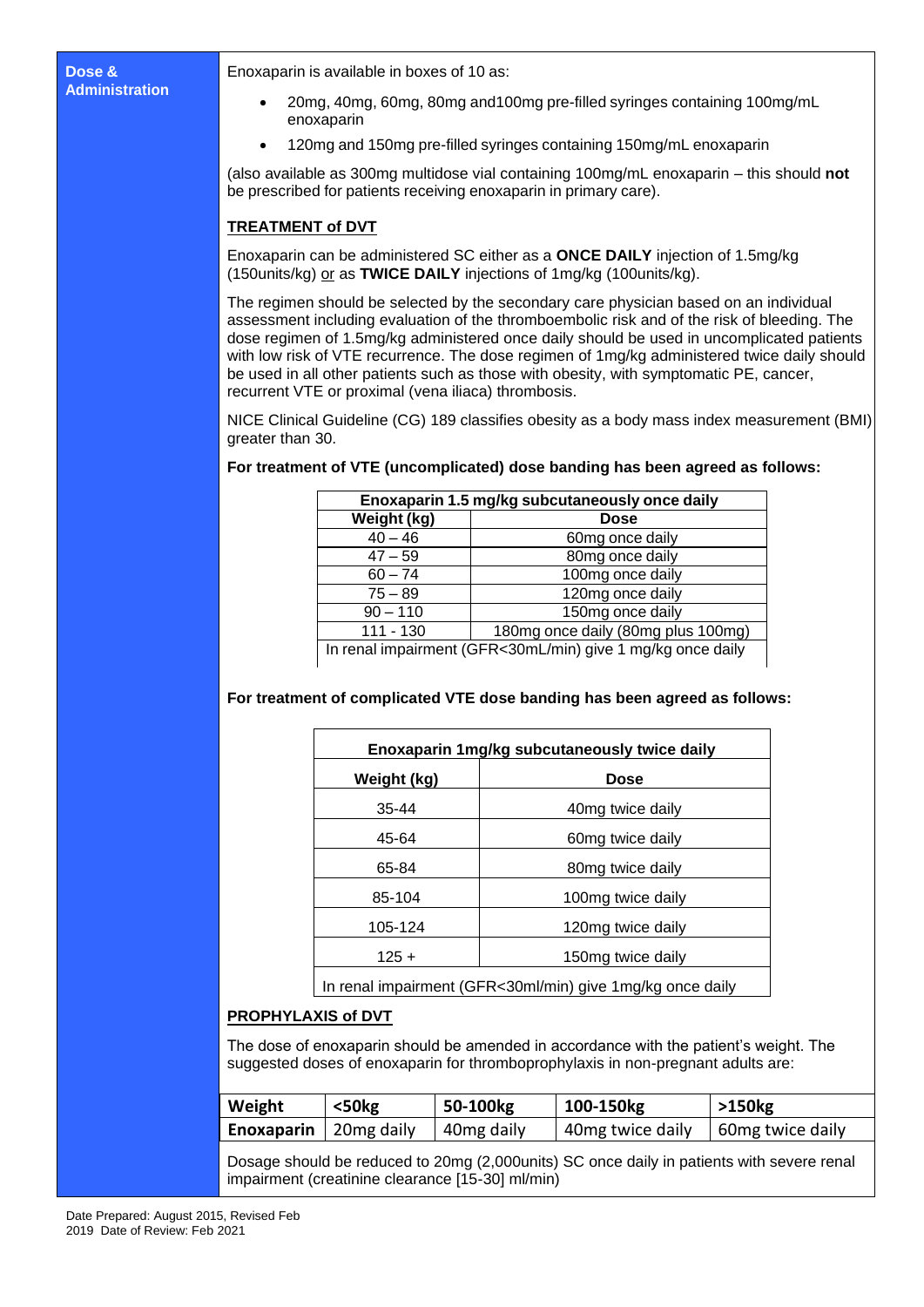#### **Secondary Care Responsibilities**

- 1. Confirm the diagnosis of VTE or the indication for extended prophylaxis.
- 2. Discuss the benefits and side effects of treatment with the patient.
- 3. Provide training on self-administration of enoxaparin if appropriate.
- 4. Provide sufficient enoxaparin for 10 days and a 1litre sharps bin.
- 5. Arrange for the patient to have an FBC at the specified times during the first 14 days of treatment (see Monitoring below) to rule out thrombocytopenia. Ensure that the patient knows when and where to attend for blood tests and ensure that the GP is informed of the baseline platelet count.
- 6. Arrange shared care with the patient's GP.
- 7. Advise the GP on:
	- the treatment to be prescribed including dose, frequency, indication and expected duration
	- the patient's weight and initial renal function
	- any monitoring that is required
	- when to stop treatment
- 8. Review the patient as necessary.
- 9. Ensure that clear backup arrangements exist for GPs to obtain advice.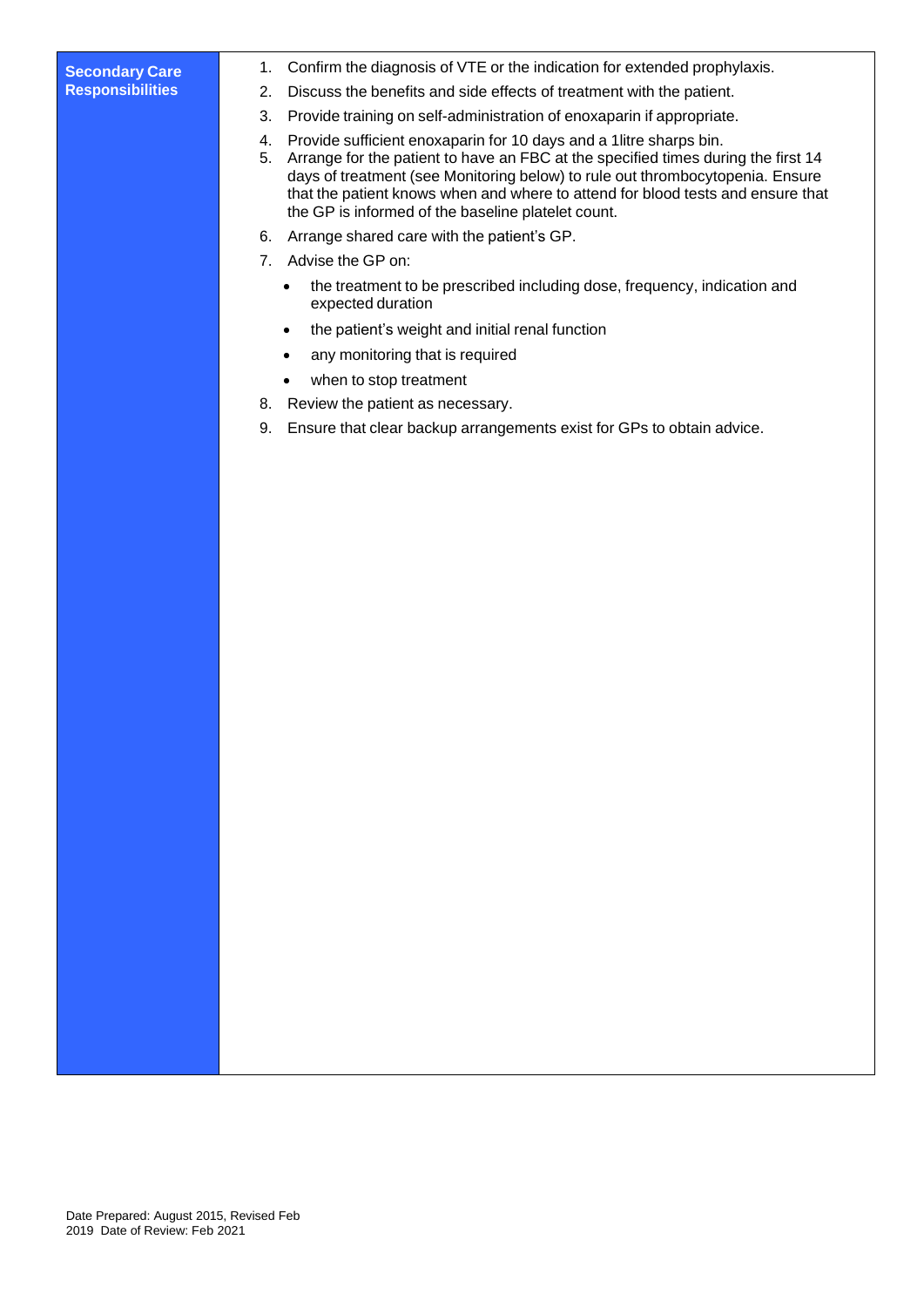| <b>Primary Care</b><br><b>Responsibilities</b> | 1. Provide the patient with prescriptions for enoxaparin and a 1 litre sharps bin for the<br>duration of treatment.<br>2. Ensure systems are in place for daily or twice-daily administration of enoxaparin if<br>the patient is not self-administering.<br>3. Check dose is appropriate for patient's weight and renal<br>function.<br>4. Arrange to carry out any monitoring that is advised by the consultant.<br>5.<br>Report any adverse events to the consultant. |
|------------------------------------------------|-------------------------------------------------------------------------------------------------------------------------------------------------------------------------------------------------------------------------------------------------------------------------------------------------------------------------------------------------------------------------------------------------------------------------------------------------------------------------|
| <b>Monitoring</b>                              | Heparin induced thrombocytopenia (HIT) is a rare side effect of heparin including LMWH.<br>Thrombocytopenia, should it occur, usually appears between days 5 and 14 of treatment.                                                                                                                                                                                                                                                                                       |
|                                                | All patients should have a platelet count before starting treatment.                                                                                                                                                                                                                                                                                                                                                                                                    |
|                                                | For patients who have been exposed to heparin of any sort in the last 100 days<br>a platelet count 24 hours after starting enoxaparin should be obtained.                                                                                                                                                                                                                                                                                                               |
|                                                | All patients should have a platelet count on days 7 and 14 post initiation. If a<br>$\bullet$<br>significant decrease in the platelet count is observed (>30% drop from the initial<br>value) then enoxaparin must be discontinued immediately.                                                                                                                                                                                                                         |
|                                                | Heparin can suppress adrenal secretion of aldosterone leading to hyperkalaemia.<br>Potassium should be monitored before and during treatment in patients at risk e.g. renal<br>impairment, diabetes mellitus and patients taking potassium sparing drugs. The referring<br>consultant will specify if and with what frequency potassium should be monitored.                                                                                                            |
|                                                | Routine anti-Xa activity monitoring is not usually required but may be considered in patients<br>at risk of under or over anticoagulation, e.g., in those with renal or hepatic impairment or at<br>extremes of bodyweight. The referring consultant will specify if and with what frequency<br>anti-Xa should be monitored.                                                                                                                                            |
| <b>Adverse Effects</b>                         | Bleeding may occur in the presence of associated risk factors e.g. lesions liable to<br>$\bullet$<br>bleed, invasive procedures or the use of medicines affecting haemostasis. Rarely,<br>major haemorrhage.                                                                                                                                                                                                                                                            |
|                                                | Mild, transient, asymptomatic thrombocytopenia during the first few days of<br>$\bullet$<br>therapy. Rarely HIT (see MONITORING above).                                                                                                                                                                                                                                                                                                                                 |
|                                                | Injection site reactions, usually mild and should not cause discontinuation of<br>therapy. Seek advice if severe.                                                                                                                                                                                                                                                                                                                                                       |
|                                                | Long-term treatment with heparin increases the risk of osteoporosis.                                                                                                                                                                                                                                                                                                                                                                                                    |
| <b>Drug Interactions</b>                       | Drugs affecting haemostasis, e.g.                                                                                                                                                                                                                                                                                                                                                                                                                                       |
|                                                | antiplatelets<br>٠                                                                                                                                                                                                                                                                                                                                                                                                                                                      |
|                                                | <b>NSAIDs</b>                                                                                                                                                                                                                                                                                                                                                                                                                                                           |
|                                                | systemic glucocorticoids                                                                                                                                                                                                                                                                                                                                                                                                                                                |
|                                                | thrombolytics and anticoagulants                                                                                                                                                                                                                                                                                                                                                                                                                                        |
|                                                | If the combination cannot be avoided enoxaparin should be used with careful clinical and<br>laboratory monitoring.                                                                                                                                                                                                                                                                                                                                                      |